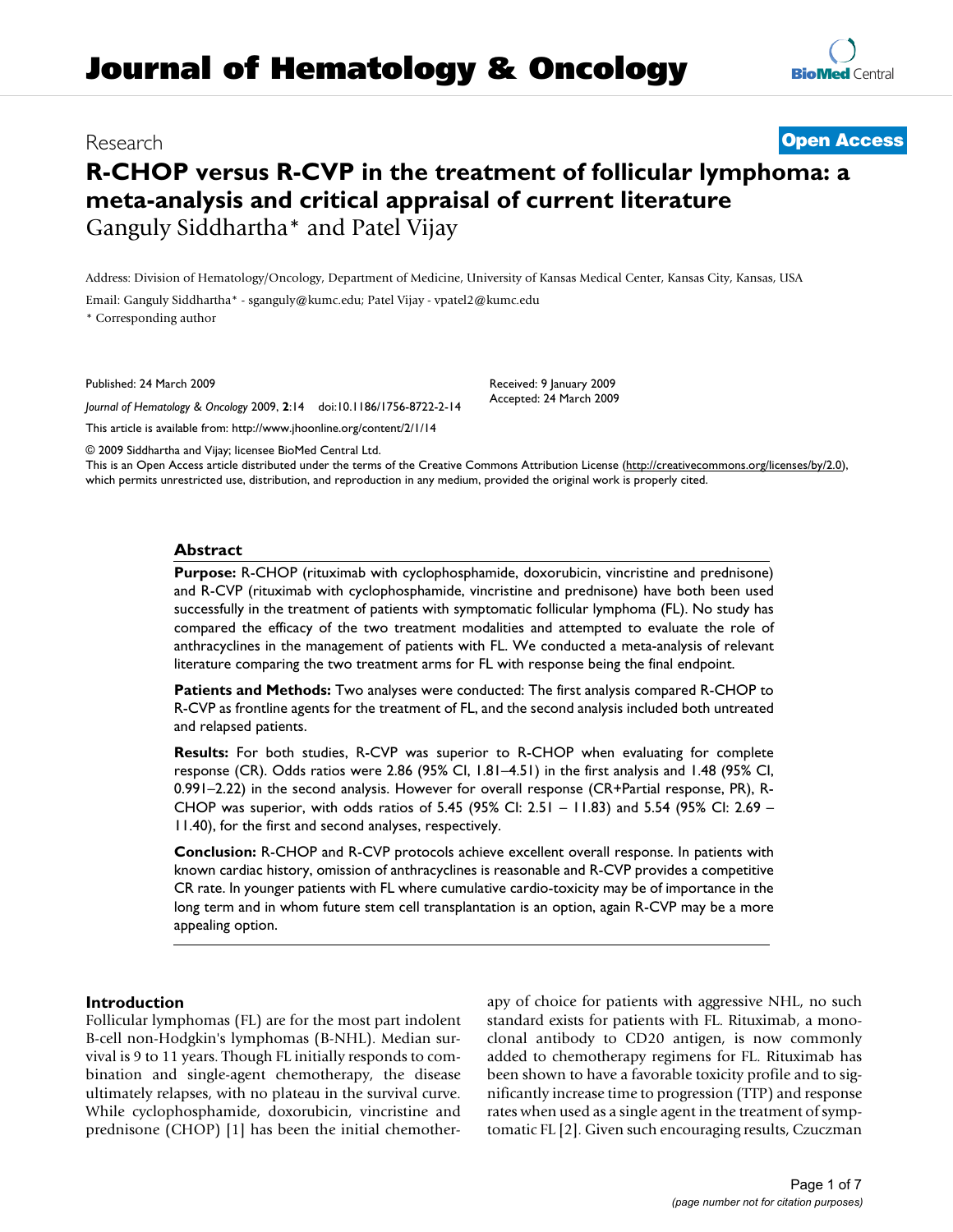et al. treated FL patients with a combination of rituximab and CHOP (R-CHOP) [3]. Updated results showed that the overall response rate was 100%; with 87% of patients achieving a complete response or unconfirmed complete response [4]. The median TTP and duration of response was 82.3 months and 83.5 months, respectively. Hiddemann et al. reported a large prospective study comparing R-CHOP directly to CHOP in patients with FL [5]. They found that R-CHOP reduced the relative risk of treatment failure by 60% and significantly prolonged time-to-treatment-failure when compared to CHOP. Domingo-Domenech et al. reported an overall response rate of 88% in patients with relapsed FL who were treated with R-CHOP [6]. Marcus et al. compared rituximab, cyclophosphamide, vincristine, prednisone (R-CVP) vs. CVP alone and found an 81% response and 47% complete response for R-CVP vs. 57% and 10% for CVP [7]. Based on the existing literature, R-CHOP or R-CVP has become the standard of care for the treatment of patients with symptomatic advanced FL. Hainsworth et al.[8] used R-CVP or R-CHOP, depending on the patients' cardiac co-morbidities, and showed a 93% response rate with 55% complete remission and prolonged progression-free survival. However the authors did not isolate and compare the results for R-CVP vs. R-CHOP. Moreover, one may be reasonably concerned about the long-term risk of cumulative cardiac toxicities when using doxorubicin (an anthracycline) in patients with indolent lymphoma.

To our knowledge, there has been no head-to-head comparison of the efficacy of R-CVP vs. R-CHOP in patients with FL. We do know that treatment with CHOP is significantly more expensive than with CVP [9]. Considering its greater cost and its potential for causing long-term cardiac toxicities, R-CHOP would therefore seem to be less attractive than R-CVP for treating FL. However, a significant difference in efficacy favoring R-CHOP-if such were shown to exist might outweigh these factors. It is therefore important to assess the relative efficacy of the two treatments.

Our first analysis reviewed the studies of frontline treatment of patients with FL using either R-CVP or R-CHOP. There are no published data illustrating R-CVP as a therapeutic modality for relapsed or previously treated patients with FL, so it is impossible to compare responses to R-CVP and R-CHOP in these patients. With this in mind, in a second analysis we attempted to compare response rates for R-CHOP and R-CVP in patients with FL irrespective of the previous treatment status.

#### **Patients and Methods** *Data sources*

Following the method of Falagas et al. [10], we did a systematic literature search involving Pubmed, the Cochrane Central Register of Controlled Trials databases, and the American Society of Hematology's (ASH) abstract collection, as well as references cited in relevant articles. Search terms included "Follicular lymphoma", "Rituximab", "R-CHOP", and "R-CVP."

## *Study selection*

The articles were analyzed and relevant literature was further evaluated. Published and unpublished data as well as ASH abstracts were reviewed. No attempt was made to judge studies' scientific merits (for example using the QUOROM algorithm) [11]. A study was considered acceptable if it prospectively evaluated the effectiveness of R-CHOP or R-CVP, alone or in combination with another treatment, for treating follicular lymphoma. To be considered eligible, the data from each treatment arm had to have been reported separately and had to be extractable. No restrictions were imposed on language, journal type, or publication date. A total of seven studies were considered. Four of those met all inclusion criteria as studies of frontline or re-treatment. Two of those four met the criteria for the first analysis (frontline treatment alone).

## *Outcome*

The primary goal of the analyses was to compare the response rates of R-CVP and R-CHOP in the treatment of patients with FL as frontline therapy or as re-treatment in patients with relapsed disease. In every study patients were classified as having no response, partial response (PR) or complete response (CR). The definitions of tumor response used in two of the studies were in accordance with the International Working Group Criteria [12], while one study used its own criteria for quantifying response. For the present analysis we used three categories: Complete Response: CR; Partial Response: PR, Total Response: CR+PR, the last being the sum of the first two.

Other end points, such as time to treatment failure, duration of response and survival, were looked at, but not directly compared due to inter-study variation in reporting.

## *Statistical analysis*

Statistical analyses were performed using SPSS 14.0 (SPSS, Chicago Ill). Patients' demographics and clinical characteristics were expressed as proportions and compared across treatments using 2-tailed Chi-squared tests. Treatment efficacy was expressed as proportions of CR, PR and CR+PR, and compared across treatments using 2-tailed Chi-squared tests and odds ratios with 95% confidence intervals (CI). *P* values < 0.05 were considered statistically significant.

#### **Results** *Selected studies*

In figure 1 is presented the flow diagram showing the steps we took to identify relevant literature for our two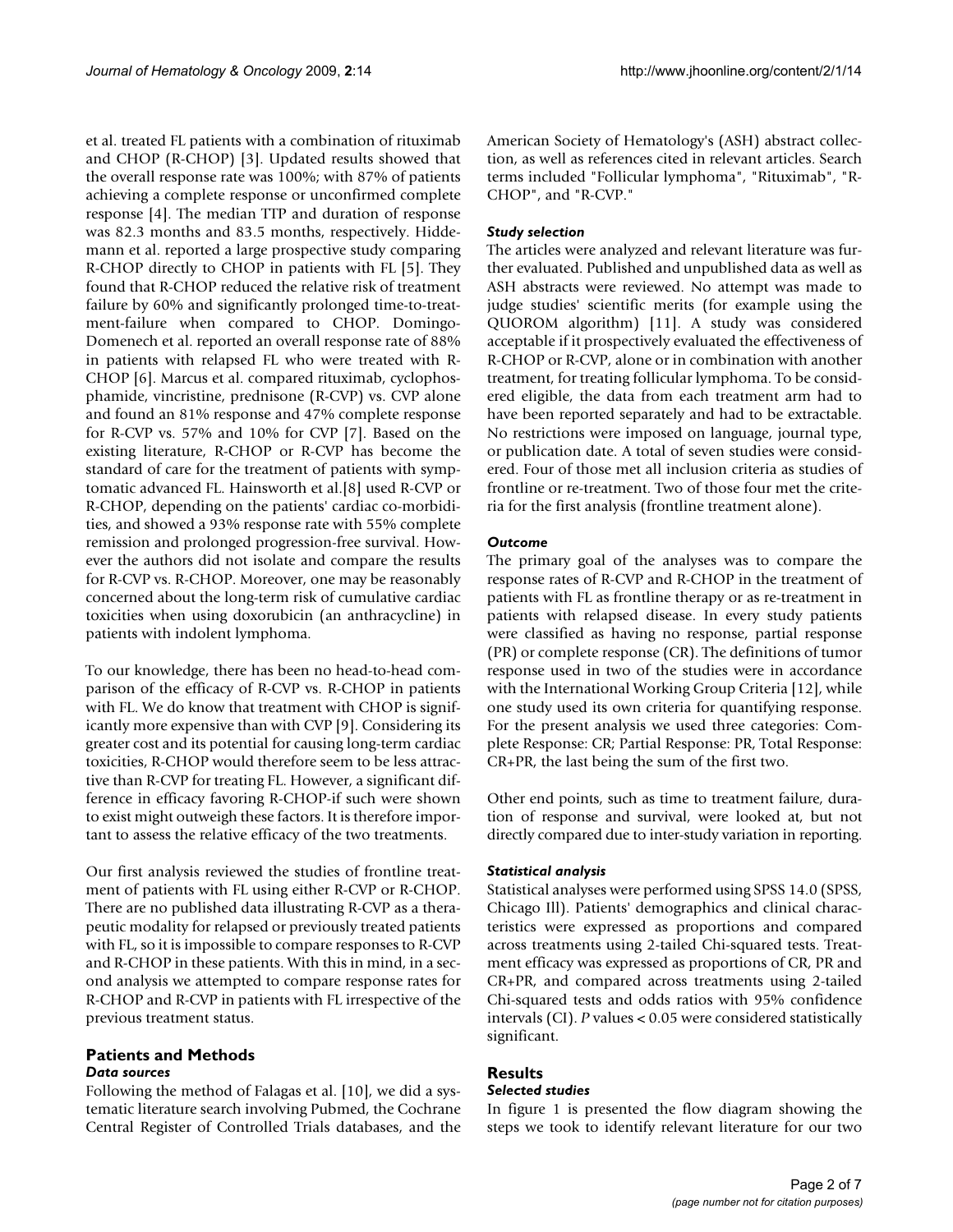analyses. After review of all available literature (all languages), three published studies were considered appropriate for the first analysis [5-7] and four for the second [4-7]. Two studies involved randomized controlled trials comparing treatment protocols of either R-CHOP vs. CHOP or R-CVP vs. CVP. The other two studies were nonrandomized clinical trials which were designed to show response, as previously described, by patients with FL treated with R-CHOP. All four of the studies included R-CVP or R-CHOP as the chemotherapeutic regimen to treat FL and had relevant endpoints of CR or PR for all stages of follicular lymphoma.

### *Patient characteristics*

Demographics are shown in tables 1 and 2. The first analysis, in which R-CVP and R-CHOP are compared as frontline chemotherapeutic agents, included the R-CHOP study of Hiddemann et al. [5] and the R-CVP study of Marcus et al. [7]. Both of these provided adequate patient data; the comparison is shown in table 1. For our second analysis, we compared R-CVP with R-CHOP as a frontline or repeat treatment in patients with FL. Patient characteristics in the second analysis are presented in table 2. Sex, age and stage were the only patient characteristics reported in all four studies. The studies by Hiddemann et al. [5] and Domingo-Domenech et al. [6] included patients with FL of stages 3 and 4 but did not show data from each stage separately. Czuczman et al. [4] and Marcus et al. [7] did not include patients of stage 1. To make the data accurate and comparable across all four studies, we reassigned patients into two broad stages: early stage (Ann-Arbor stages I and II) and late stage (Ann-Arbor stages III and IV). Combining the studies, there were 439 patients, and over 98% of these were late-stage

## *Treatment efficacy*

The main characteristics of the four studies are shown in table 3, where it is seen that the inclusion criteria were similar across all studies. The R-CHOP and R-CVP arms used identical medication dosing and treatment proto-



## **Figure 1 Article review process**.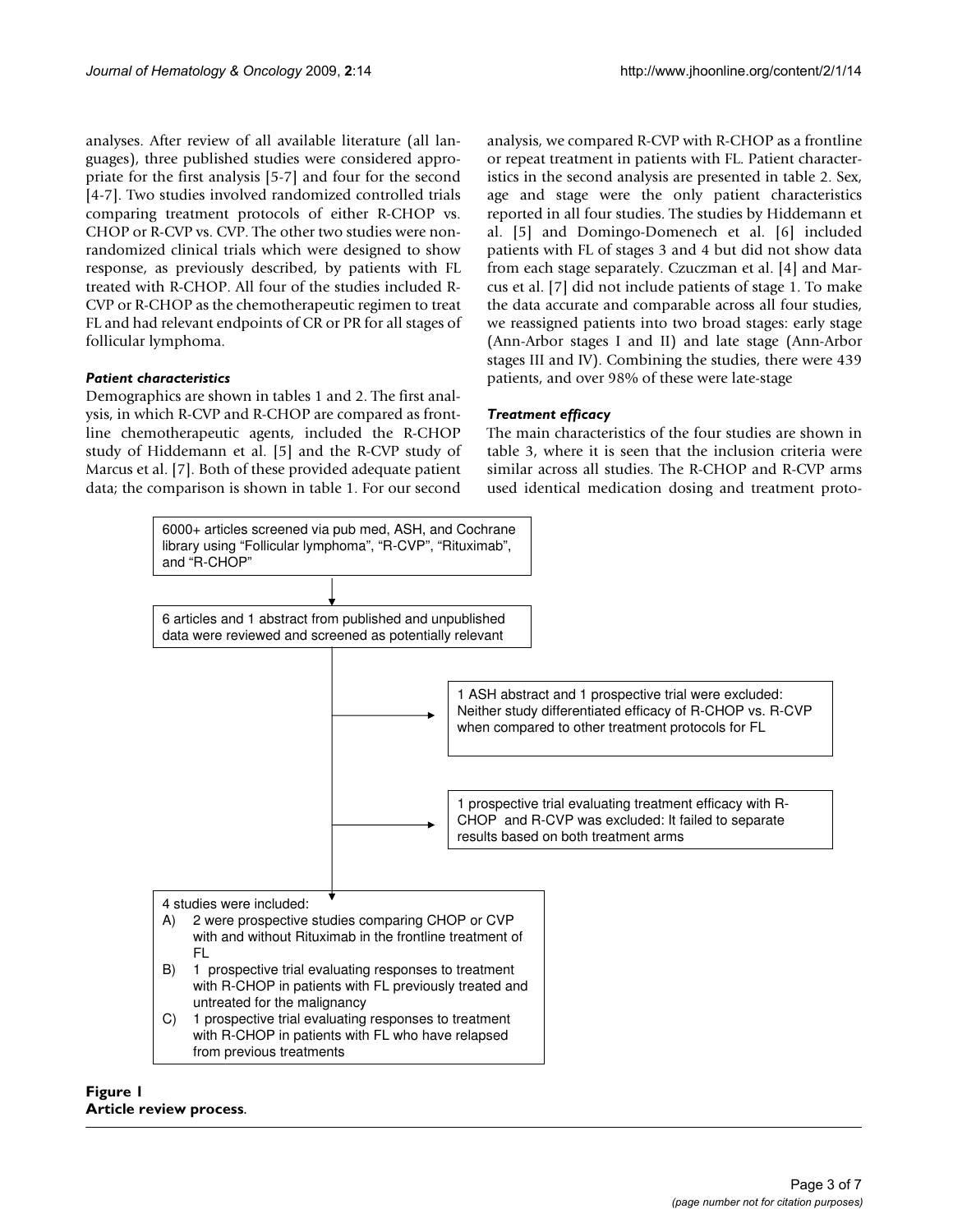| Variable             | R-CHOP               | R-CVP              | Total              | P-value |  |
|----------------------|----------------------|--------------------|--------------------|---------|--|
| (N; %)               | $N = 223$            | $N = 162$          | $N = 385$          |         |  |
|                      | Hiddemann et al [5]  | Marcus et al [7]   |                    |         |  |
| Sex                  | M:88: 39.5%          | M: 88: 54.3%       | M: 176: 45.7%      | .004    |  |
|                      | F: 135; 60.5%        | F: 74; 45.7%       | F: 209; 54.3%      |         |  |
| Age > 60             | 82: 36.8%            | 41:25.3%           | 123:31.9%          | .017    |  |
| ECOG>1               | 16:7.2%              | 4:2.5%             | 20:5.2%            | .040    |  |
| B-symptoms           | 80: 35.9%            | 65:40.1%           | 145: 37.7%         | .396    |  |
| Marrow involvement   | 136; 61.0%           | 103; 63.6%         | 239: 62.1%         | .605    |  |
| P  > 2               | 42: 18.8%            | $21:13.0\%$        | 63:16.4%           | .212    |  |
| Stage                | $I/II: 0: 0\%$       | 1/II: 2: 1.2%      | I/II: 2: 0.5%      | .342    |  |
|                      | $III/IV: 223: 100\%$ | III/IV: 160; 98.8% | III/IV: 383; 99.5% |         |  |
| <b>Elevetaed LDH</b> | 51:22.9%             | 39: 24.1%          | 90: 23.4%          | .783    |  |

cols, with the exception that Adriamycin was not included in the R-CVP regimen whereas it was used in the three R-CHOP regimens. Three of the studies' definitions of CR and PR conformed to the International Working Group Criteria, and the study by Czuczman et al. used similar characteristics.

Data from all four trials were collected and the response rates (CR, PR, and CR+PR) yielded by R-CVP and R-CHOP were summarized and evaluated. The first analysis compared R-CHOP vs. R-CVP for the frontline treatment of follicular lymphoma (Table 4). Patients who underwent R-CVP therapy had a significantly higher chance of attaining CR (41%) than patients treated with R-CHOP (20%)  $(P < 0.001)$ . By contrast, significantly more patients showed PR under R-CHOP (76%) than under R-CVP (40%) (*P* < 0.001), and R-CHOP showed better total CR+PR (96% vs. 81%, *p* <0.001).

The second analysis revealed similar findings when comparing R-CVP to R-CHOP (Table 5) excepting that with the additional studies on the R-CHOP side, the CR advantage of R-CVP over R-CHOP (41% vs. 32%) was only marginally significant  $(p = 0.055)$ .

These trends can also be seen in the odds ratios comparing the two treatment modalities. For both studies, R-CVP was superior to R-CHOP when evaluating only for complete response. Odds ratios of 2.86 (95% CI: 1.81–4.51) in the first analysis and 1.48 (95% CI: .991–2.22) in the second analysis favored R-CVP over R-CHOP. However, for overall response (complete response + partial response), R-CHOP was superior, with odds ratios of 5.45 (95% CI: 2.51 – 11.83) and 5.54 (95% CI: 2.69 – 11.40), for the first and second analyses, respectively.

#### **Discussion**

Anthracyclines are always included in the treatment regimen for diffuse large cell lymphoma, but the role of anthracyclines in treating patients with symptomatic FL is not clear. Both R-CHOP and R-CVP are used frequently in the management of symptomatic patients with FL. Hiddemann et al. [13] illustrated current advances in treatment modalities for follicular lymphoma including the use of chemotherapy, radio-therapy, monoclonal antibodies, vaccine strategies, and stem cell transplants. Liu et al. [14] had highlighted increased survival time over the past 25 years for those who have stage 4 FL with advances in treatment options. It is still not clear whether addition of anthracyclines in the therapy for FL confers any benefit.

In our analyses we tried to answer the question whether addition of anthracyclines to the chemotherapeutic regimen improves response in patients with FL. To compare the response rates between R-CHOP and R-CVP in a prospective fashion would require a multi-year multicenter trial involving a large number of patients. For example, using nQuery 5.0, one can determine the sample size per treatment group if the hypothesized treatment difference is that obtained in the current study between R-CHOP and

| Variables (N; %) | R-CHOP<br>$N = 277$                 | R-CVP<br>$N = 162$                  | Total<br>$N = 439$                  | p-value |
|------------------|-------------------------------------|-------------------------------------|-------------------------------------|---------|
| Sex              | M: 119; 43.0%<br>F: 158; 57.0%      | M: 88: 54.3%<br>F: 74; 45.7%        | M: 207: 47.2%<br>F: 232; 52.8%      | .02     |
| Age $> 60$       | 99; 35.7%                           | 41: 25.3%                           | 140; 31.9%                          | .02     |
| <b>Stages</b>    | I/II: 4: 1.4%<br>III/IV: 273: 98.6% | I/II: 2; 1.2%<br>III/IV: 160; 98.8% | I/II: 6; 1.4%<br>III/IV: 433; 98.6% | .86     |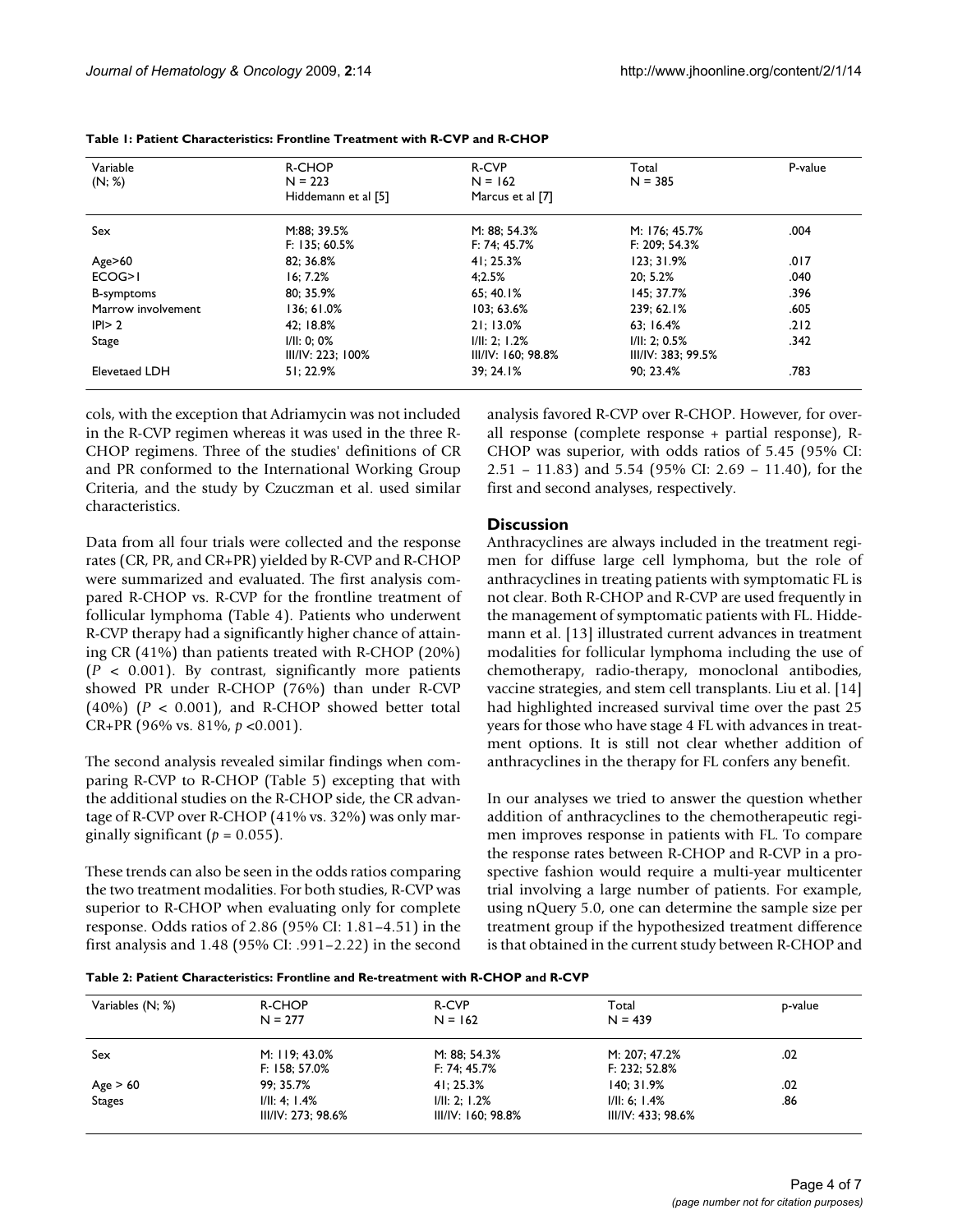|  | Table 3: Main Characteristics of the Analyzed Trials |  |  |  |
|--|------------------------------------------------------|--|--|--|
|--|------------------------------------------------------|--|--|--|

| <b>Study</b>                                                                                                        | <b>Patient Population</b>                                                              | Treatment<br>(N)                                           | <b>CR</b><br>(n; % ) | <b>PR</b><br>(n; %)                   | <b>OR</b><br>(n; %) | Criteria |
|---------------------------------------------------------------------------------------------------------------------|----------------------------------------------------------------------------------------|------------------------------------------------------------|----------------------|---------------------------------------|---------------------|----------|
| Czuczman et al [4]: Prospective; Single<br>treatment group; Intent to treat trial                                   | N-40; 18 years and older with CD<br>20+ follicular lymphoma                            | R-CHOP<br>$N = 40$                                         | 22: 55%              | <b>16:40%</b>                         | 38: 95%             | Table I  |
| Hiddemann W et al. [5]: Prospective,<br>randomized, non-crossover, open label<br>multicenter phase 3 trial          | $N = 428$ ; 18 years and older with<br>untreated advanced stage follicular<br>lymphoma | R-CHOP<br>$(N = 223)$<br>VS.<br><b>CHOP</b><br>$(N = 205)$ | 44: 20%<br>35; 17%   | 170; 77%<br>150: 73%                  | 214; 96%<br>185:90% | IWG[13]  |
| Domingo-Domenech et al. [6]: Prospective,<br>non-randomized, non-crossover, open label<br>multicenter phase 2 trial | $N = 16$ ; 18 to 70 years age with CD<br>20+ follicular lymphoma                       | <b>R-CHOP</b><br>$(N = 16)$                                | $12:75\%$ 2:13%      |                                       | <b>14:88%</b>       | IWG [13] |
| Marcus R et al. [7]: Prospective, randomized,<br>non-crossover trial                                                | $N = 321$ ; 18 years or older,<br>untreated CD 20+ follicular<br>lymphoma              | R-CVP<br>$(N = 162)$<br>VS.<br><b>CVP</b><br>$(N = 159)$   |                      | 66; 41% 65; 40%<br>$16; 11\%$ 74; 47% | 131;81%<br>90; 57%  | IWG[13]  |

R-CVP for CR+PR (96% vs. 81%). Assuming 80% power using 2-tailed Fisher's Exact test, with significance at *p* < 0.05, the trial would require about 75 patients per treatment group, not counting replacement of patients with incomplete data. With this in mind, we conducted the current meta-analysis of all relevant literature comparing the two treatment options, the primary outcome measures being CR, PR, or CR+PR. Our sources were the commonly used search engines and the abstracts of the American Society of Hematology. In the first analysis, comparing R-CHOP and R-CVP as frontline agents, only two pertinent articles could be retrieved, whereas four were available for the second analysis. This paucity of studies underlines the difficulty inherent in systemically comparing response rates in patients with indolent diseases treated with two different but very effective regimens.

As shown in table 4, patients treated with frontline R-CVP had a much higher chance of developing a CR compared to those with frontline R-CHOP. However, when combined with studies of relapsed or previously treated patients, the difference–still favoring R-CVP–became only marginally significant. One possible explanation for this result is that the patients treated with R-CHOP had higher ECOG scores, were older, and were women. On the contrary, in both the analyses, the probability of achieving an overall response (CR or PR) was significantly higher when patients were treated with R-CHOP as opposed to R-CVP. With the data presented, it would seem that patients would fare better overall with R-CHOP, for 96% experienced some form of response in both analyses, significantly higher than the 81% found for patients treated with R-CVP. However it is unclear and we were unable to obtain usable data to test whether a response of any type necessarily correlates with increased survival.

Multiple observations need to be made about the present data. The most obvious is that the definitions for CR and PR are not uniform across studies. Second, we could retrieve only one prospective study involving R-CVP [7] in the treatment of FL. Third, the high CR rates reported by Czuczman et al. [4] and Domingo-Domenech et al. [6] were not supported by Hiddemann et al. [5]. In the study by Czuczman et al. [4] the number of patients treated with R-CHOP was 38 and in Domingo-Domenech et al. [6] was 16, approximately 20% of the total patient population treated with R-CHOP in our analyses. Hence, the CR rate from this R-CHOP group was clearly lower than R-CVP. From the combined data it would seem evident from both studies that R-CVP was overall inferior to R-CHOP.

| Variable                          | R-CHOP<br>$N = 223$ | R-CVP<br>$N = 160$ | p-value               |  |
|-----------------------------------|---------------------|--------------------|-----------------------|--|
| CR (n; % )                        | 44; 19.7%           | 66; 41.3%          | 100.<br>Favors R-CVP  |  |
| PR (n; %)                         | 170; 76.2%          | 65; 40.6%          | 100.<br>Favors R-CHOP |  |
| Total Response (CR+PR)<br>(n; % ) | 214; 96.0%          | 131:81.9%          | 100.<br>Favors R-CHOP |  |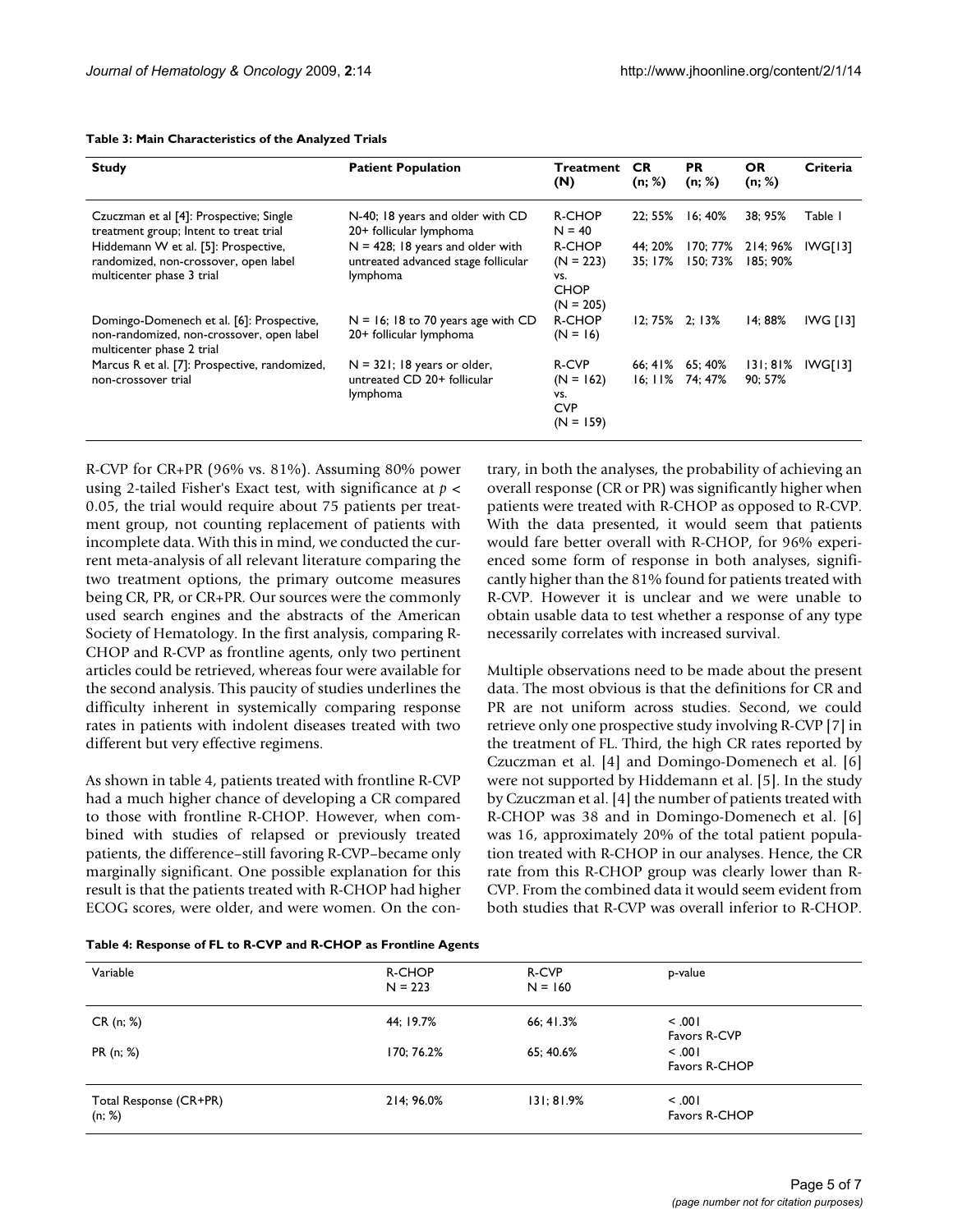| Variable                      | R-CHOP<br>$N = 277$ | R-CVP<br>$N = 160$ | p-value                                  |  |
|-------------------------------|---------------------|--------------------|------------------------------------------|--|
| CR(n; % )                     | 89: 32.1%           | 66: 41.3%          | .055<br>R-CHOP and R-CVP not significant |  |
| PR (n; %)                     | 177; 63.9%          | 65: 40.6%          | $-0.01$<br><b>Favors R-CHOP</b>          |  |
| Total Response (CR+PR) (n; %) | 266; 96.0%          | 131; 81.9%         | $-0.01$<br>Favors R-CHOP                 |  |

**Table 5: Response of FL to R-CVP and R-CHOP as Frontline and Re-treatment Agents**

This difference could be from selection bias and non-comparability of the study subjects.

No data were located for comparing R-CHOP vs. R-CVP for relapsed patients with follicular lymphoma, and no data for previously treated and relapsed patients on R-CVP. Finally, it was unfortunate that for the second analysis only age, sex, and stage were reported as demographic and clinical variables in all four studies. We had to ignore the values for patients' performance status, bone marrow involvement, ECOG status, LDH status, B-symptoms, and IPI because none of these variables was available for all four studies in the analysis. Editors may wish to require future studies to report such fundamental variables not only to satisfy readers' immediate interests but as well with an eye towards future meta-analyses.

For indolent disease like follicular lymphoma, response may not be an adequate end-point. Although some recent studies suggest the importance of CR for survival, the progression-free survival or time to treatment failure (TTF) could be more relevant and could avoid the bias of measurement. Marcus et al [7] investigated the addition of rituximab to CVP (R-CVP) therapy compared with CVP therapy alone and showed a significant advantage for R-CVP for remission rate (81% vs. 57%; *P* < .001), TTF (27 months vs. 7 months;  $P < .001$ ), and time to next therapy (median not reached vs. 12 months; *P* < .001). However, remission rates and TTF achieved by R-CVP appear comparable to the results obtained by CHOP alone. A substantially better outcome seems to be achieved by R-CHOP. Adverse effects, particularly severe granulocytopenia, were less frequently encountered after CVP (14%) or R-CVP (24%) than after CHOP (53%) or R-CHOP (63%).

An unavoidable weakness of any meta-analysis is its inability to perform multivariate analyses that might throw light on the importance of various potentially confounding variables for the overall outcome, in ways not avail to any of the constituent studies because of their limited sample sizes.

QUOROM provides a system for rating studies to be included in meta-analyses of randomized clinical trials. We did not use this system, for we wished to incorporate all available data. We judged all four cited articles as equally relevant in providing accurate data for our purposes. Other studies utilizing G-CSF with R-CHOP for the treatment of FL, such as by Niitsu et al.[15], were excluded because they attempted to use G-CSF as a treatment modality, and responses changed depending on the dose of G-CSF provided. As with any paper, much information was omitted from our study and one should not use this article as a crutch when determining the appropriate chemotherapeutic protocol for a patient. Profiles of side effects of Adriamycin were not evaluated, nor could we provide a correlation between specific responses and length of survival or cost of treatment. One should always evaluate specific cases when deciding the treatment protocol appropriate for the individual.

The international PRIMA study testing the efficacy of maintenance therapy by rituximab may provide important data in the field of the best induction in patients with follicular lymphoma.

In summary, we conclude that treatment for patients with FL should be individualized. R-CHOP and R-CVP protocols can both achieve excellent overall response. In patients with known cardiac history, omission of anthracyclines is reasonable, and R-CVP provides a very good CR rate. In younger patients with FL where cumulative cardiotoxicity may be of importance in the long term and in whom future stem cell transplantation is an option, R-CVP may be a more appealing option. How the response rates translate to survival is not known and certainly needs to be further clarified in prospectively designed long-term follow-up studies.

#### **Competing interests**

The authors declare that they have no competing interests.

#### **Authors' contributions**

Both authors helped in design, data collection, manuscript writing, and review of this article.

#### **References**

Fisher RI, Gaynor ER, Dahlberg S, Oken MM, Grogan TM, Mize EM, Glick JH, Coltman CA Jr, Miller TP: **[Comparison of a standard](http://www.ncbi.nlm.nih.gov/entrez/query.fcgi?cmd=Retrieve&db=PubMed&dopt=Abstract&list_uids=7680764)**